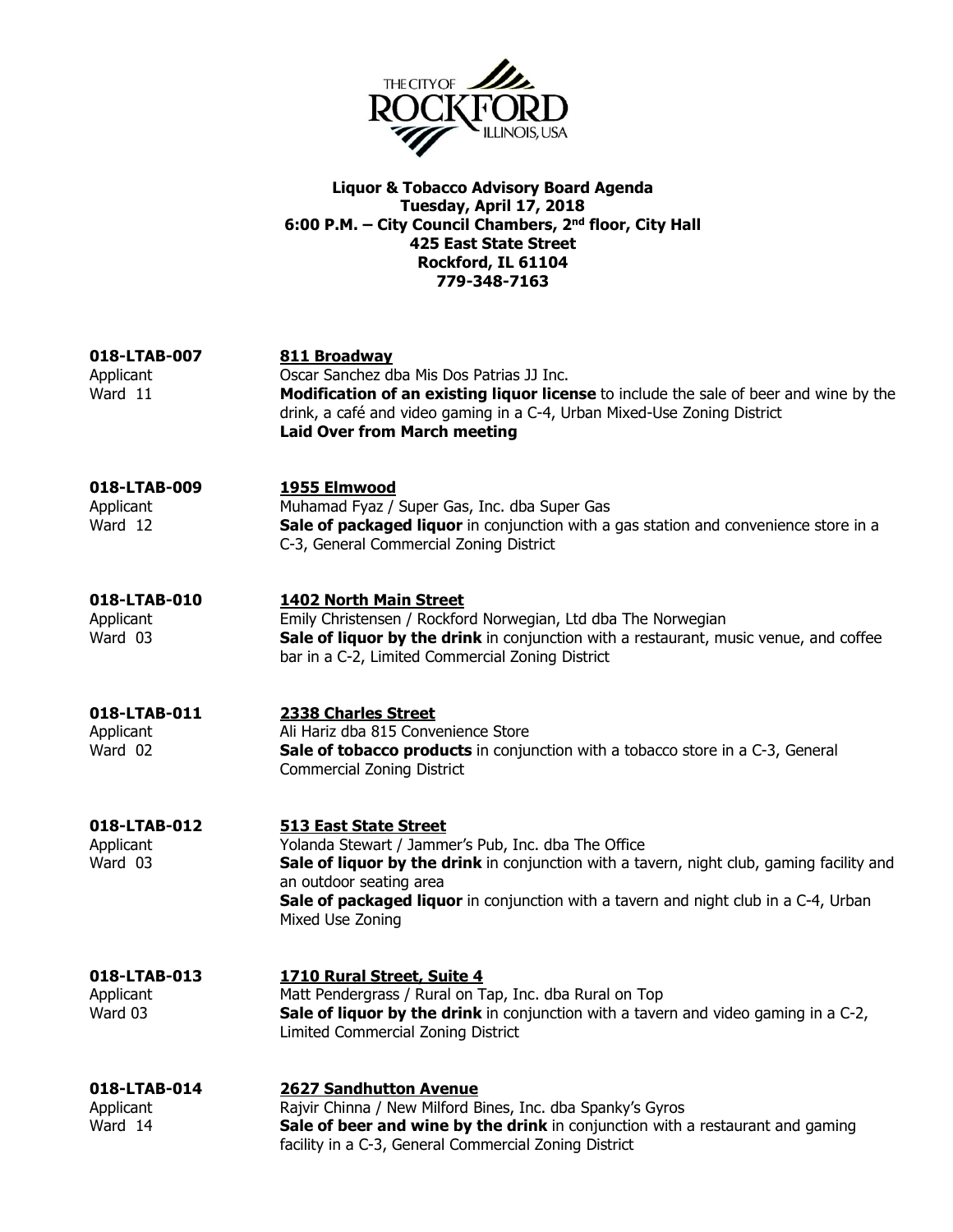| 018-LTAB-015 | 2635 11 <sup>th</sup> Street                                                                 |
|--------------|----------------------------------------------------------------------------------------------|
| Applicant    | Dimpalen G. Patel / NND Mart, Inc. dba NND Mart                                              |
| Ward 06      | <b>Sale of packaged liquor</b> in conjunction with a tobacco and convenience store in a C-3, |
|              | General Commercial Zoning District                                                           |
|              |                                                                                              |

## 018-LTAB-016 3204 South Alpine Road

Applicant Erica Colombi / CC & MM Enterprise, LLC dba Sips<br>Ward 14 **Sale of liquor by the drink** in conjunction with a Sale of liquor by the drink in conjunction with a restaurant and gaming facility in an I-1, Light Industrial Zoning District

# 018-LTAB-017 214 East State Street

Applicant Paul Sletten / dba Abreo LLC<br>
Ward 03 **Sale of liquor by the drink** Sale of liquor by the drink in conjunction with a banquet hall, bar and an outdoor roof seating area in a C-4, Urban Mixed-Use Zoning District

**018-LTAB-018** 308 West State<br>Applicant Robin Young / Ker Applicant Robin Young / KenDev LLC dba Capital House<br>
Ward 13 **Sale of liquor by the drink** in conjunction w Sale of liquor by the drink in conjunction with a restaurant and outdoor seating area in a C-4, Urban Mixed Use Zoning District